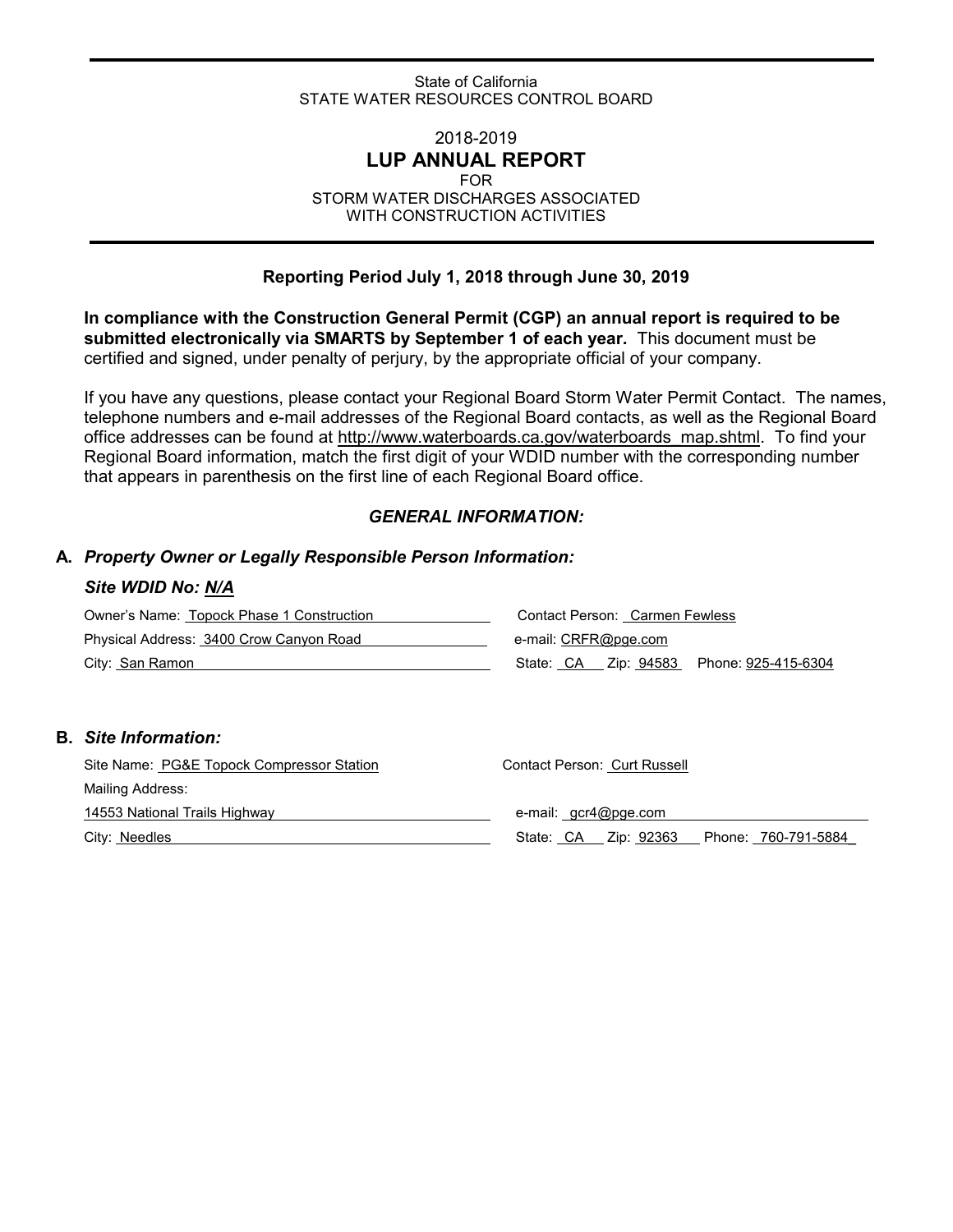#### *FORM 1 SPECIFIC INFORMATION*

|    | C. Best Management Practices Plan (BMP Plan)                                                          |                 |            |                                                                                                                                                                                                                                |  |  |  |                                                                       |  |  |                                                                                                                                                                                                                                                                                                                                                                                                                                                                                                                                                                                                                                                                                                                                                                                                                                                                                                                                                                 |
|----|-------------------------------------------------------------------------------------------------------|-----------------|------------|--------------------------------------------------------------------------------------------------------------------------------------------------------------------------------------------------------------------------------|--|--|--|-----------------------------------------------------------------------|--|--|-----------------------------------------------------------------------------------------------------------------------------------------------------------------------------------------------------------------------------------------------------------------------------------------------------------------------------------------------------------------------------------------------------------------------------------------------------------------------------------------------------------------------------------------------------------------------------------------------------------------------------------------------------------------------------------------------------------------------------------------------------------------------------------------------------------------------------------------------------------------------------------------------------------------------------------------------------------------|
|    | Has a BMP Plan been prepared by a Qualified SWPPP Developer (QSD) for the construction project?<br>1. |                 |            |                                                                                                                                                                                                                                |  |  |  |                                                                       |  |  |                                                                                                                                                                                                                                                                                                                                                                                                                                                                                                                                                                                                                                                                                                                                                                                                                                                                                                                                                                 |
|    |                                                                                                       | $\times$        | <b>YES</b> |                                                                                                                                                                                                                                |  |  |  |                                                                       |  |  | <b>NO</b>                                                                                                                                                                                                                                                                                                                                                                                                                                                                                                                                                                                                                                                                                                                                                                                                                                                                                                                                                       |
|    |                                                                                                       |                 |            | local permit and regulatory requirements,                                                                                                                                                                                      |  |  |  |                                                                       |  |  | If NO, Explain: Because the PG&E Topock groundwater remedy is part of a CERCLA response action, remedial<br>construction activities conducted onsite are covered under the permit exemption codified in CERCLA Section 121(e)(1).<br>While the permit exemption applies to the administrative or procedural elements (preparing and submitting permit<br>applications and obtaining permits), the substantive requirements of applicable laws remain. In compliance with the<br>Groundwater Final EIR Mitigation Measures HYDRO-1, HYDRO-2, and HYDRO-3, and incorporating the construction<br>general permit updates, PG&E prepared a Best Management Practices (BMP) Plan for groundwater remedy construction<br>activities (C/RAWP, Appendix M). The Topock groundwater remedy construction BMP Plan complies with the substantive<br>requirements of the California and Arizona Construction General Permits, as well as the applicable federal, state, and |
|    | 2.                                                                                                    |                 |            |                                                                                                                                                                                                                                |  |  |  |                                                                       |  |  | Does the BMP Plan include a Monitoring & Reporting Program (M&RP) section/element?                                                                                                                                                                                                                                                                                                                                                                                                                                                                                                                                                                                                                                                                                                                                                                                                                                                                              |
|    |                                                                                                       | $\boxtimes$     | <b>YES</b> |                                                                                                                                                                                                                                |  |  |  |                                                                       |  |  | <b>NO</b>                                                                                                                                                                                                                                                                                                                                                                                                                                                                                                                                                                                                                                                                                                                                                                                                                                                                                                                                                       |
|    |                                                                                                       |                 |            |                                                                                                                                                                                                                                |  |  |  |                                                                       |  |  |                                                                                                                                                                                                                                                                                                                                                                                                                                                                                                                                                                                                                                                                                                                                                                                                                                                                                                                                                                 |
|    | Are these documents kept onsite or in a construction vehicle and available upon request?<br>3.        |                 |            |                                                                                                                                                                                                                                |  |  |  |                                                                       |  |  |                                                                                                                                                                                                                                                                                                                                                                                                                                                                                                                                                                                                                                                                                                                                                                                                                                                                                                                                                                 |
|    |                                                                                                       | $\boxtimes$     | <b>YES</b> |                                                                                                                                                                                                                                |  |  |  |                                                                       |  |  | <b>NO</b>                                                                                                                                                                                                                                                                                                                                                                                                                                                                                                                                                                                                                                                                                                                                                                                                                                                                                                                                                       |
|    |                                                                                                       |                 |            |                                                                                                                                                                                                                                |  |  |  |                                                                       |  |  |                                                                                                                                                                                                                                                                                                                                                                                                                                                                                                                                                                                                                                                                                                                                                                                                                                                                                                                                                                 |
| D. |                                                                                                       |                 |            | <b>GOOD SITE MANAGEMENT "HOUSEKEEPING"</b>                                                                                                                                                                                     |  |  |  |                                                                       |  |  |                                                                                                                                                                                                                                                                                                                                                                                                                                                                                                                                                                                                                                                                                                                                                                                                                                                                                                                                                                 |
|    |                                                                                                       |                 |            |                                                                                                                                                                                                                                |  |  |  |                                                                       |  |  |                                                                                                                                                                                                                                                                                                                                                                                                                                                                                                                                                                                                                                                                                                                                                                                                                                                                                                                                                                 |
|    | 1.                                                                                                    |                 |            |                                                                                                                                                                                                                                |  |  |  |                                                                       |  |  | Were required good site management "housekeeping" measures for construction materials implemented on-site?                                                                                                                                                                                                                                                                                                                                                                                                                                                                                                                                                                                                                                                                                                                                                                                                                                                      |
|    |                                                                                                       | $\boxtimes$     | <b>YES</b> |                                                                                                                                                                                                                                |  |  |  |                                                                       |  |  | <b>NO</b>                                                                                                                                                                                                                                                                                                                                                                                                                                                                                                                                                                                                                                                                                                                                                                                                                                                                                                                                                       |
|    |                                                                                                       |                 |            |                                                                                                                                                                                                                                |  |  |  |                                                                       |  |  |                                                                                                                                                                                                                                                                                                                                                                                                                                                                                                                                                                                                                                                                                                                                                                                                                                                                                                                                                                 |
|    |                                                                                                       | a.              |            |                                                                                                                                                                                                                                |  |  |  | Were the products used and/or expected to be used identified?         |  |  |                                                                                                                                                                                                                                                                                                                                                                                                                                                                                                                                                                                                                                                                                                                                                                                                                                                                                                                                                                 |
|    |                                                                                                       |                 | <b>YES</b> |                                                                                                                                                                                                                                |  |  |  |                                                                       |  |  | <b>NO</b>                                                                                                                                                                                                                                                                                                                                                                                                                                                                                                                                                                                                                                                                                                                                                                                                                                                                                                                                                       |
|    |                                                                                                       | If NO, Explain: |            |                                                                                                                                                                                                                                |  |  |  |                                                                       |  |  |                                                                                                                                                                                                                                                                                                                                                                                                                                                                                                                                                                                                                                                                                                                                                                                                                                                                                                                                                                 |
|    | 2.                                                                                                    |                 |            |                                                                                                                                                                                                                                |  |  |  |                                                                       |  |  | Were required good site management "housekeeping" measures for waste management implemented on-site?                                                                                                                                                                                                                                                                                                                                                                                                                                                                                                                                                                                                                                                                                                                                                                                                                                                            |
|    |                                                                                                       | $\boxtimes$     | <b>YES</b> |                                                                                                                                                                                                                                |  |  |  |                                                                       |  |  | <b>NO</b>                                                                                                                                                                                                                                                                                                                                                                                                                                                                                                                                                                                                                                                                                                                                                                                                                                                                                                                                                       |
|    |                                                                                                       |                 |            | If NO Explain: The Contract of the Contract of the Contract of the Contract of the Contract of the Contract of the Contract of the Contract of the Contract of the Contract of the Contract of the Contract of the Contract of |  |  |  |                                                                       |  |  |                                                                                                                                                                                                                                                                                                                                                                                                                                                                                                                                                                                                                                                                                                                                                                                                                                                                                                                                                                 |
|    |                                                                                                       | a.              |            |                                                                                                                                                                                                                                |  |  |  | Is there a spill response and implementation element of the BMP Plan? |  |  |                                                                                                                                                                                                                                                                                                                                                                                                                                                                                                                                                                                                                                                                                                                                                                                                                                                                                                                                                                 |
|    |                                                                                                       | $\boxtimes$     | <b>YES</b> |                                                                                                                                                                                                                                |  |  |  |                                                                       |  |  | <b>NO</b>                                                                                                                                                                                                                                                                                                                                                                                                                                                                                                                                                                                                                                                                                                                                                                                                                                                                                                                                                       |
|    |                                                                                                       |                 |            | element                                                                                                                                                                                                                        |  |  |  |                                                                       |  |  | If NO, Explain: The Topock groundwater remedy construction BMP Plan includes a spill response and implementation                                                                                                                                                                                                                                                                                                                                                                                                                                                                                                                                                                                                                                                                                                                                                                                                                                                |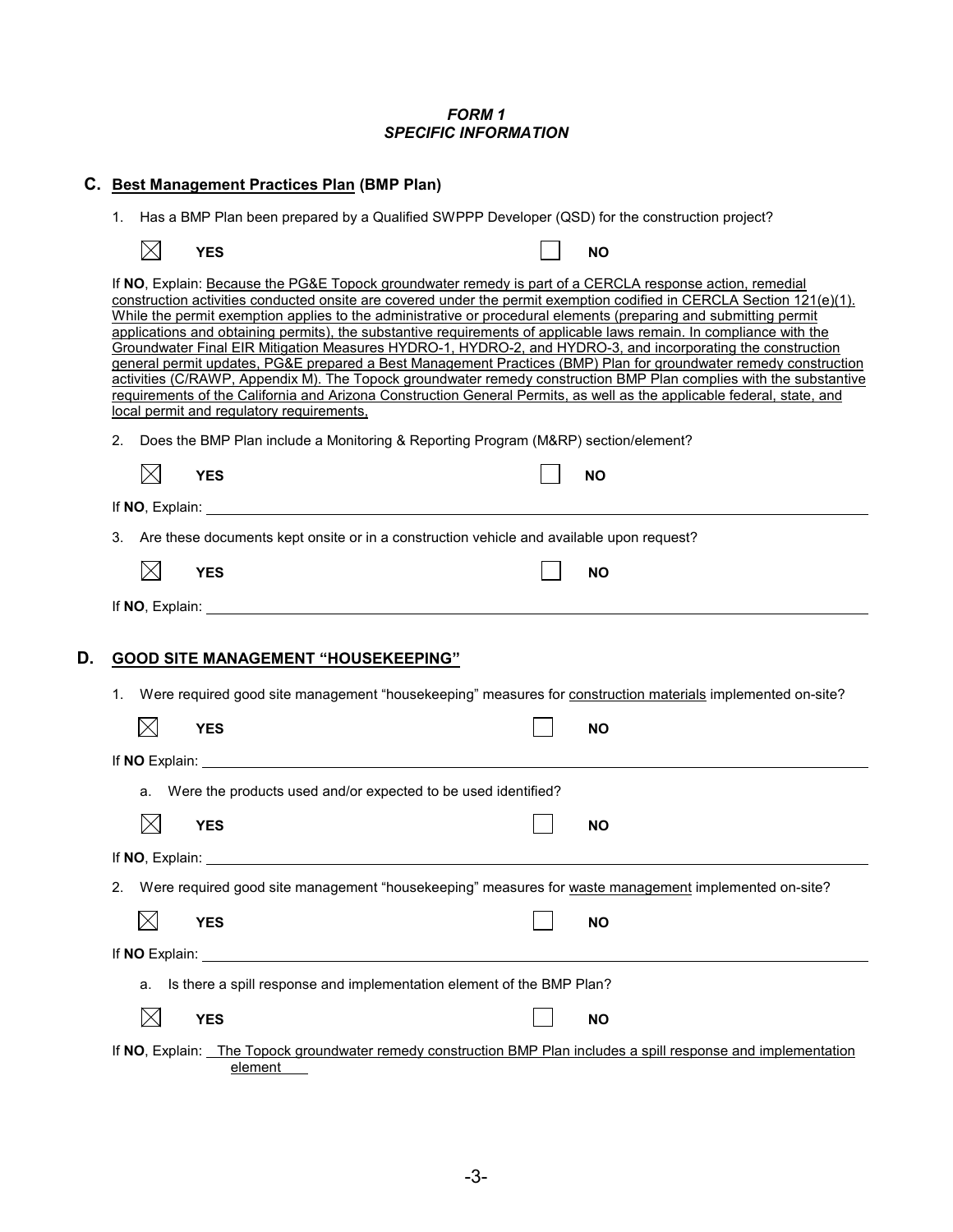| 3. Were required good site management "housekeeping" measures for vehicle storage and maintenance implemented |
|---------------------------------------------------------------------------------------------------------------|
| on-site?                                                                                                      |

|    |    |              | YES                                 |                                                                                                                                                                                                                                                                                                                                            |                                                                               |           | ΝO        |          |                                                                                                                                                                                                                                 |  |
|----|----|--------------|-------------------------------------|--------------------------------------------------------------------------------------------------------------------------------------------------------------------------------------------------------------------------------------------------------------------------------------------------------------------------------------------|-------------------------------------------------------------------------------|-----------|-----------|----------|---------------------------------------------------------------------------------------------------------------------------------------------------------------------------------------------------------------------------------|--|
|    |    |              |                                     | <b>If NO Explain:</b> The state of the state of the state of the state of the state of the state of the state of the state of the state of the state of the state of the state of the state of the state of the state of the state                                                                                                         |                                                                               |           |           |          |                                                                                                                                                                                                                                 |  |
|    | 4. |              |                                     | Were required good site management "housekeeping" measures for landscape materials implemented on-site?                                                                                                                                                                                                                                    |                                                                               |           |           |          |                                                                                                                                                                                                                                 |  |
|    |    |              | <b>YES</b>                          |                                                                                                                                                                                                                                                                                                                                            |                                                                               |           | <b>NO</b> |          |                                                                                                                                                                                                                                 |  |
|    |    | construction |                                     | If NO Explain: Not Applicable. To date, landscape materials have not been used for Topock groundwater remedy                                                                                                                                                                                                                               |                                                                               |           |           |          |                                                                                                                                                                                                                                 |  |
|    | 5. |              |                                     | Was a list of potential pollutant sources developed?                                                                                                                                                                                                                                                                                       |                                                                               |           |           |          |                                                                                                                                                                                                                                 |  |
|    |    | $\times$     | <b>YES</b>                          |                                                                                                                                                                                                                                                                                                                                            |                                                                               |           | <b>NO</b> |          |                                                                                                                                                                                                                                 |  |
|    |    |              |                                     |                                                                                                                                                                                                                                                                                                                                            |                                                                               |           |           |          |                                                                                                                                                                                                                                 |  |
|    | 6. |              |                                     | Were good site management "housekeeping" measures to control air deposition of site materials and from site<br>operations implemented on-site?                                                                                                                                                                                             |                                                                               |           |           |          |                                                                                                                                                                                                                                 |  |
|    |    | $\boxtimes$  | <b>YES</b>                          |                                                                                                                                                                                                                                                                                                                                            |                                                                               |           | <b>NO</b> |          |                                                                                                                                                                                                                                 |  |
|    |    |              |                                     |                                                                                                                                                                                                                                                                                                                                            |                                                                               |           |           |          |                                                                                                                                                                                                                                 |  |
| Е. | 2. |              | Fire Hydrant Flushing<br><b>YES</b> | <b>NON-STORM WATER MANAGEMENT</b><br>1. Identify any non-storm water discharges implemented on this project during this reporting year.<br>in accordance with Board Order No. R7-2018-0022. The discharge does not leave the project boundary.<br>Were measures to control all non-storm water discharges during construction implemented? | _Irrigation of Vegetative Erosion Control Measures __ Pipe Flushing & Testing |           | <b>NO</b> |          | _Water to Control Dust ________Street Cleaning _____________Dewatering ____Uncontaminated Water from Dewatering<br>X Other: Topock groundwater remedy wastewater discharges to PG&E Topock Compressor Station Evaporation Ponds |  |
|    |    |              |                                     |                                                                                                                                                                                                                                                                                                                                            |                                                                               |           |           |          |                                                                                                                                                                                                                                 |  |
|    |    |              | drainage systems?                   | 3. Were vehicles washed in such a manner as to prevent non-storm water discharges to surface waters or to MS4                                                                                                                                                                                                                              |                                                                               |           |           |          |                                                                                                                                                                                                                                 |  |
|    |    |              | <b>YES</b>                          |                                                                                                                                                                                                                                                                                                                                            |                                                                               |           | ΝO        | $\times$ | N/A                                                                                                                                                                                                                             |  |
|    |    |              |                                     |                                                                                                                                                                                                                                                                                                                                            |                                                                               |           |           |          |                                                                                                                                                                                                                                 |  |
|    | 4. |              |                                     | Were streets cleaned in such a manner as to prevent unauthorized non-storm water discharges from reaching<br>surface waters or MS4 drainage systems?                                                                                                                                                                                       |                                                                               |           |           |          |                                                                                                                                                                                                                                 |  |
|    |    | <b>YES</b>   |                                     |                                                                                                                                                                                                                                                                                                                                            |                                                                               | <b>NO</b> |           | N/A      |                                                                                                                                                                                                                                 |  |
|    |    |              |                                     | If NO Explain: <u>the contract of the contract of the contract of the contract of the contract of the contract of the contract of the contract of the contract of the contract of the contract of the contract of the contract o</u>                                                                                                       |                                                                               |           |           |          |                                                                                                                                                                                                                                 |  |

## **F. EROSION CONTROLS**

1. Were required erosion controls implemented on your site?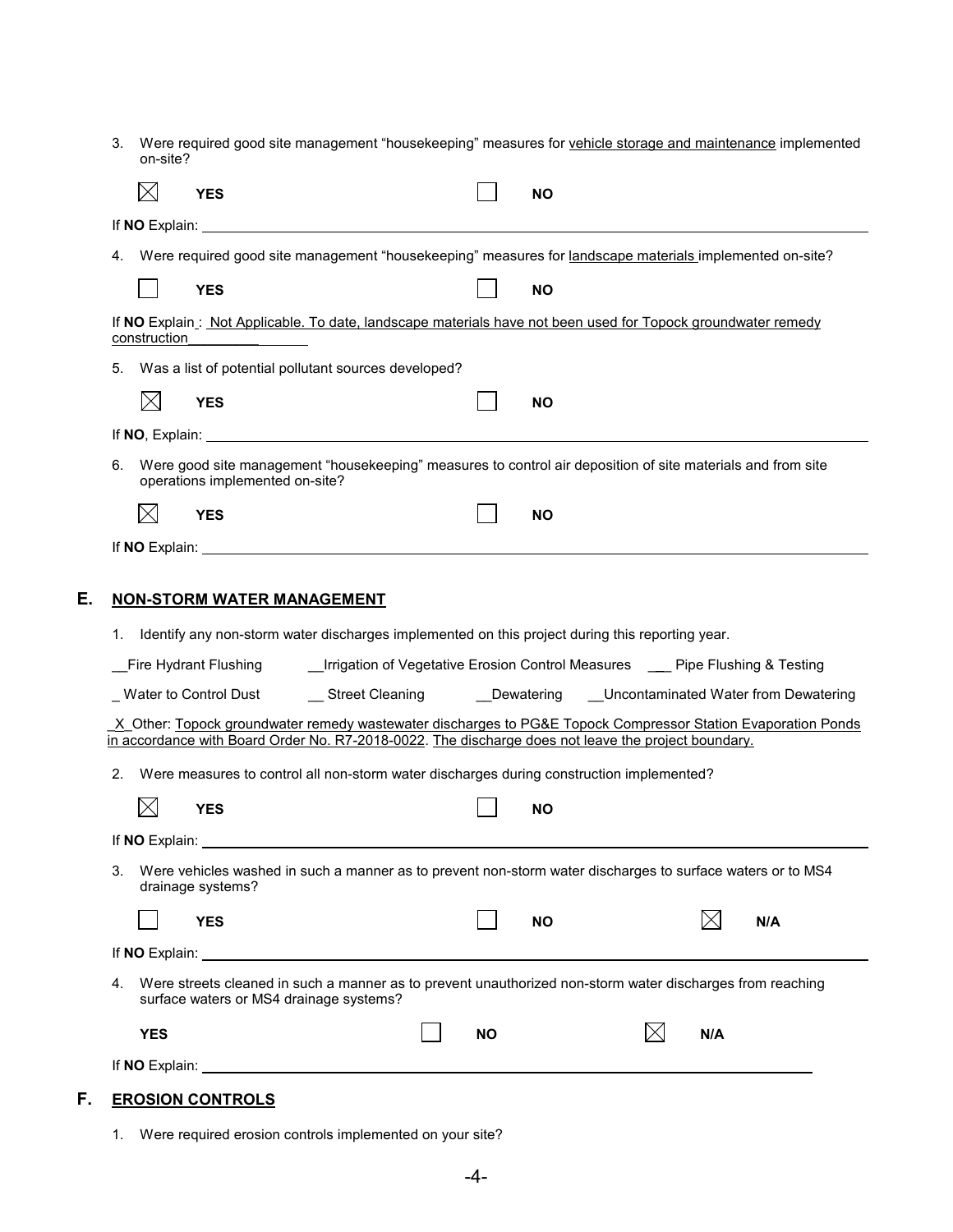|    |    |             | <b>YES</b> |                                                                                                                                                                                                                                                                                                  |  |           | <b>NO</b> |     |  |     |  |
|----|----|-------------|------------|--------------------------------------------------------------------------------------------------------------------------------------------------------------------------------------------------------------------------------------------------------------------------------------------------|--|-----------|-----------|-----|--|-----|--|
|    |    |             |            | If NO Explain: <u>No Explaine and the set of the set of the set of the set of the set of the set of the set of the set of the set of the set of the set of the set of the set of the set of the set of the set of the set of the</u>                                                             |  |           |           |     |  |     |  |
| G. |    |             |            | <b>SEDIMENT CONTROLS</b>                                                                                                                                                                                                                                                                         |  |           |           |     |  |     |  |
|    | 1. |             |            | Were required sediment controls implemented on your site?                                                                                                                                                                                                                                        |  |           |           |     |  |     |  |
|    |    | $\boxtimes$ | <b>YES</b> |                                                                                                                                                                                                                                                                                                  |  |           | <b>NO</b> |     |  |     |  |
|    |    |             |            |                                                                                                                                                                                                                                                                                                  |  |           |           |     |  |     |  |
|    |    |             |            |                                                                                                                                                                                                                                                                                                  |  |           |           |     |  |     |  |
| Η. |    |             |            | <b>RUN-ON AND RUN-OFF CONTROLS</b>                                                                                                                                                                                                                                                               |  |           |           |     |  |     |  |
|    | 1. |             |            | Was all site run-on and run-off effectively managed?                                                                                                                                                                                                                                             |  |           |           |     |  |     |  |
|    |    |             | <b>YES</b> |                                                                                                                                                                                                                                                                                                  |  | <b>NO</b> |           | N/A |  |     |  |
|    |    |             |            | If NO, Explain: Run-on from nearby hillside during rain event in December 2018 resulted in track-out of recently<br>graded soil during construction of the entrance road to the Construction Headquarters. Track-out was<br>cleaned up and additional BMPs (rocks and rumble plates) were added. |  |           |           |     |  |     |  |
|    | 2. |             |            | If run-on from the surrounding area is believed to contribute to an exceedance of the NALs or NELs, was this<br>documented and was the run-on monitored?                                                                                                                                         |  |           |           |     |  |     |  |
|    |    |             | <b>YES</b> |                                                                                                                                                                                                                                                                                                  |  |           | <b>NO</b> |     |  | N/A |  |
|    |    |             |            |                                                                                                                                                                                                                                                                                                  |  |           |           |     |  |     |  |
|    |    |             |            |                                                                                                                                                                                                                                                                                                  |  |           |           |     |  |     |  |
| I. |    |             |            | <b>INSPECTION, MAINTENANCE AND REPAIR</b>                                                                                                                                                                                                                                                        |  |           |           |     |  |     |  |
|    | 1. | (QSP)?      |            | Were all site inspections, maintenance, and repairs performed or supervised by a Qualified SWPPP Practitioner                                                                                                                                                                                    |  |           |           |     |  |     |  |
|    |    |             | <b>YES</b> |                                                                                                                                                                                                                                                                                                  |  |           | <b>NO</b> |     |  |     |  |
|    |    |             |            | If NO, Explain: Management of NO, Explain:                                                                                                                                                                                                                                                       |  |           |           |     |  |     |  |
|    |    |             |            | 2. Were site inspections conducted as required by the CGP?                                                                                                                                                                                                                                       |  |           |           |     |  |     |  |
|    |    | $\times$    | <b>YES</b> |                                                                                                                                                                                                                                                                                                  |  |           | <b>NO</b> |     |  |     |  |
|    |    |             |            |                                                                                                                                                                                                                                                                                                  |  |           |           |     |  |     |  |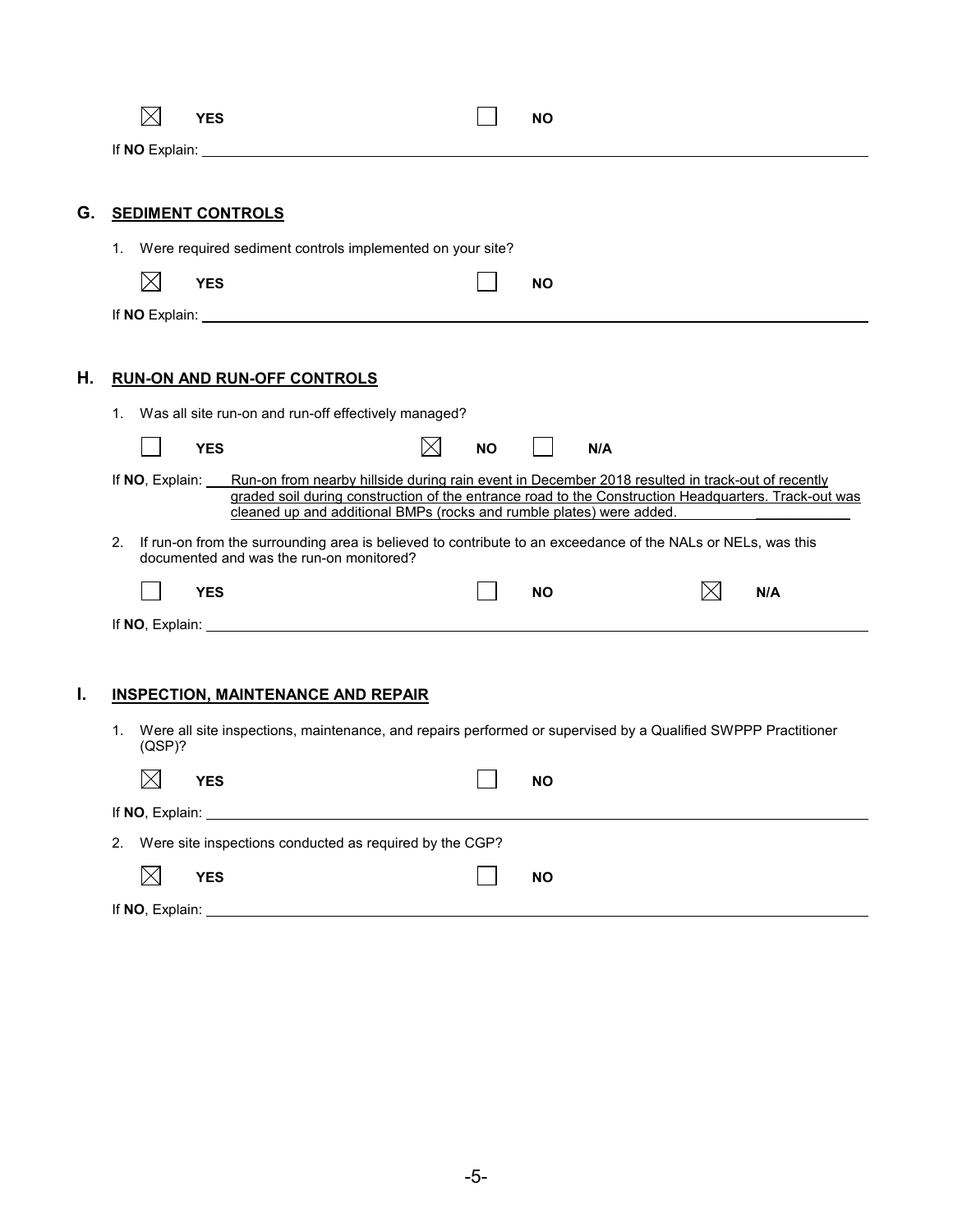3. Do your inspection forms/ checklists meet the minimum criteria listed in the **CGP**?

|    |    |                                                                                       | <b>YES</b>                                                                                                                                                                                                                    |  | ΝO                                                                                                                              |  |  |  |  |  |  |
|----|----|---------------------------------------------------------------------------------------|-------------------------------------------------------------------------------------------------------------------------------------------------------------------------------------------------------------------------------|--|---------------------------------------------------------------------------------------------------------------------------------|--|--|--|--|--|--|
|    |    |                                                                                       |                                                                                                                                                                                                                               |  |                                                                                                                                 |  |  |  |  |  |  |
|    | 4. |                                                                                       | During any site inspection, were BMP inadequacies noticed?                                                                                                                                                                    |  |                                                                                                                                 |  |  |  |  |  |  |
|    |    | $\boxtimes$                                                                           | YES (Provide description in Form 3)                                                                                                                                                                                           |  | <b>NO</b>                                                                                                                       |  |  |  |  |  |  |
|    |    |                                                                                       |                                                                                                                                                                                                                               |  |                                                                                                                                 |  |  |  |  |  |  |
|    | 5. | If BMP inadequacies were observed, did BMP repairs/replacement begin within 72 hours? |                                                                                                                                                                                                                               |  |                                                                                                                                 |  |  |  |  |  |  |
|    |    | $\boxtimes$                                                                           | <b>YES</b>                                                                                                                                                                                                                    |  | <b>NO</b>                                                                                                                       |  |  |  |  |  |  |
|    |    |                                                                                       |                                                                                                                                                                                                                               |  |                                                                                                                                 |  |  |  |  |  |  |
|    | 6. |                                                                                       | Were photographs taken of the site before, during, and after every qualifying (third) rain event                                                                                                                              |  |                                                                                                                                 |  |  |  |  |  |  |
|    |    |                                                                                       | <b>YES</b>                                                                                                                                                                                                                    |  | <b>NO</b>                                                                                                                       |  |  |  |  |  |  |
|    |    |                                                                                       |                                                                                                                                                                                                                               |  |                                                                                                                                 |  |  |  |  |  |  |
|    | 7. |                                                                                       |                                                                                                                                                                                                                               |  | Were the date and rain gauge reading or nearest governmental rain gauge recorded for each qualifying rain event?                |  |  |  |  |  |  |
|    |    | $\boxtimes$                                                                           | <b>YES</b>                                                                                                                                                                                                                    |  | <b>NO</b>                                                                                                                       |  |  |  |  |  |  |
|    |    |                                                                                       |                                                                                                                                                                                                                               |  |                                                                                                                                 |  |  |  |  |  |  |
|    | 8. |                                                                                       |                                                                                                                                                                                                                               |  | Prior to each predicted rain event, were pre-storm event inspections conducted in compliance with the CGP?                      |  |  |  |  |  |  |
|    |    | $\boxtimes$                                                                           | <b>YES</b>                                                                                                                                                                                                                    |  | <b>NO</b>                                                                                                                       |  |  |  |  |  |  |
|    |    |                                                                                       | If NO, Explain: example of the state of the state of the state of the state of the state of the state of the state of the state of the state of the state of the state of the state of the state of the state of the state of |  |                                                                                                                                 |  |  |  |  |  |  |
|    | 9. |                                                                                       | Were post rain event inspections conducted?                                                                                                                                                                                   |  |                                                                                                                                 |  |  |  |  |  |  |
|    |    |                                                                                       |                                                                                                                                                                                                                               |  |                                                                                                                                 |  |  |  |  |  |  |
|    |    | $\boxtimes$                                                                           | <b>YES</b>                                                                                                                                                                                                                    |  | <b>NO</b>                                                                                                                       |  |  |  |  |  |  |
|    |    |                                                                                       |                                                                                                                                                                                                                               |  |                                                                                                                                 |  |  |  |  |  |  |
|    |    |                                                                                       | 10. Are all visual inspection records retained on-site or offsite and available upon request?                                                                                                                                 |  |                                                                                                                                 |  |  |  |  |  |  |
|    |    | $\boxtimes$                                                                           | <b>YES</b>                                                                                                                                                                                                                    |  | <b>NO</b>                                                                                                                       |  |  |  |  |  |  |
|    |    |                                                                                       |                                                                                                                                                                                                                               |  |                                                                                                                                 |  |  |  |  |  |  |
|    |    |                                                                                       |                                                                                                                                                                                                                               |  |                                                                                                                                 |  |  |  |  |  |  |
| J. |    |                                                                                       | <b>WATER QUALITY SAMPLING AND ANALYSIS</b>                                                                                                                                                                                    |  |                                                                                                                                 |  |  |  |  |  |  |
|    | 1. |                                                                                       |                                                                                                                                                                                                                               |  | How many qualifying storm events (producing precipitation of $\frac{1}{2}$ inch or more at the time of discharge) occurred this |  |  |  |  |  |  |

2. How many qualifying storm events (producing precipitation of ½ inch or more at the time of discharge) were sampled? \_\_\_\_\_\_\_\_\_\_\_\_ **N/A**

past reporting year? 9\_\_\_\_\_ **N/A (No qualifying storm events or Type I Project)**

**Skip to next Section.**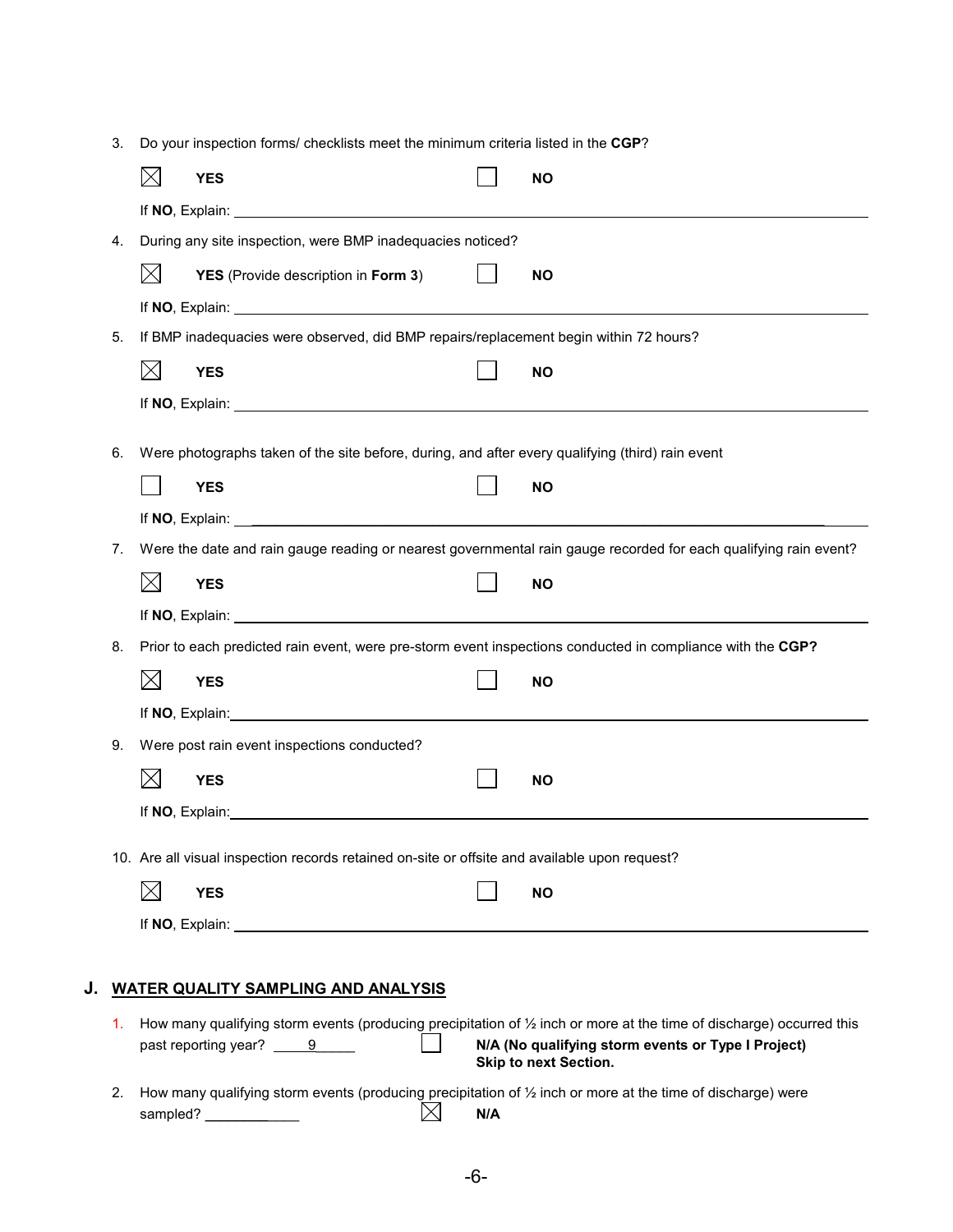| For the sampled events, did you collect a minimum of three samples (representative of the flow and characteristics)<br>3.<br>each day of discharge per qualified storm event?<br>$\boxtimes$<br><b>YES</b><br><b>NO</b><br>N/A (Type 1 Project)<br>Were grab samples analyzed for pH and turbidity? (Analytical data must be entered in the RAW DATA tab in<br>4.<br>SMARTS)<br>$\boxtimes$<br><b>YES</b><br><b>NO</b><br>N/A (Type 1 Project)<br>If NO, Explain: <u>the contract of the contract of the contract of the contract of the contract of the contract of the contract of the contract of the contract of the contract of the contract of the contract of the contract </u><br>Were any samples analyzed for Suspended Sediment Concentration (SSC)? (Analytical data must be entered in the<br>5.<br><b>RAW DATA tab in SMARTS)</b><br>$\bowtie$<br><b>YES</b><br><b>NO</b><br>N/A (Type 1 Project)<br>Was receiving water monitoring conducted? (Analytical data must be entered in the RAW DATA tab in SMARTS)<br>6.<br>$\times$<br><b>YES</b><br><b>NO</b><br>N/A (Type 1 Project)<br>Were Active Treatment System (ATS) effluent samples taken and submitted in SMARTS? (Applies to projects that<br>7.<br>deployed ATS)<br>IХI<br><b>YES</b><br><b>NO</b><br>N/A (No ATS used)<br>Κ.<br><b>NON-VISIBLE POLLUTANT MONITORING</b><br>Were any breaches, malfunctions, leakages, or spills observed during a visual inspection?<br>1.<br>$\times$<br><b>YES</b><br>NO Skip to next Section<br>Were pollutants from any breach, malfunction, failure and/or leak of any BMP cleaned up prior to the next rain<br>2.<br>event?<br>$\boxtimes$<br><b>YES</b> (Skip to next Section)<br><b>NO</b><br>For each discharge event (of non-visible pollutants), were samples collected in compliance with the CGP?<br>3.<br>(Analytical data must be entered in the RAW DATA tab in SMARTS)<br><b>YES</b><br><b>NO</b><br>$N/A$ )<br>For each discharge event was a comparison sample collected (uncontaminated sample that did not come into<br>4.<br>contact with the pollutant)? (Analytical data must be entered in the RAW DATA tab in SMARTS)<br><b>YES</b><br>N/A<br><b>NO</b> | Explain Un-sampled events: Linear Risk Type 1 projects do not require sampling unless there is a non-storm water<br>period. |  |  |  | discharge. No non-storm water discharge occurred during qualifying storm events in this reporting |  |  |  |  |
|--------------------------------------------------------------------------------------------------------------------------------------------------------------------------------------------------------------------------------------------------------------------------------------------------------------------------------------------------------------------------------------------------------------------------------------------------------------------------------------------------------------------------------------------------------------------------------------------------------------------------------------------------------------------------------------------------------------------------------------------------------------------------------------------------------------------------------------------------------------------------------------------------------------------------------------------------------------------------------------------------------------------------------------------------------------------------------------------------------------------------------------------------------------------------------------------------------------------------------------------------------------------------------------------------------------------------------------------------------------------------------------------------------------------------------------------------------------------------------------------------------------------------------------------------------------------------------------------------------------------------------------------------------------------------------------------------------------------------------------------------------------------------------------------------------------------------------------------------------------------------------------------------------------------------------------------------------------------------------------------------------------------------------------------------------------------------------------------------------------------------------------------------------------------------------------------|-----------------------------------------------------------------------------------------------------------------------------|--|--|--|---------------------------------------------------------------------------------------------------|--|--|--|--|
|                                                                                                                                                                                                                                                                                                                                                                                                                                                                                                                                                                                                                                                                                                                                                                                                                                                                                                                                                                                                                                                                                                                                                                                                                                                                                                                                                                                                                                                                                                                                                                                                                                                                                                                                                                                                                                                                                                                                                                                                                                                                                                                                                                                            |                                                                                                                             |  |  |  |                                                                                                   |  |  |  |  |
|                                                                                                                                                                                                                                                                                                                                                                                                                                                                                                                                                                                                                                                                                                                                                                                                                                                                                                                                                                                                                                                                                                                                                                                                                                                                                                                                                                                                                                                                                                                                                                                                                                                                                                                                                                                                                                                                                                                                                                                                                                                                                                                                                                                            |                                                                                                                             |  |  |  |                                                                                                   |  |  |  |  |
|                                                                                                                                                                                                                                                                                                                                                                                                                                                                                                                                                                                                                                                                                                                                                                                                                                                                                                                                                                                                                                                                                                                                                                                                                                                                                                                                                                                                                                                                                                                                                                                                                                                                                                                                                                                                                                                                                                                                                                                                                                                                                                                                                                                            |                                                                                                                             |  |  |  |                                                                                                   |  |  |  |  |
|                                                                                                                                                                                                                                                                                                                                                                                                                                                                                                                                                                                                                                                                                                                                                                                                                                                                                                                                                                                                                                                                                                                                                                                                                                                                                                                                                                                                                                                                                                                                                                                                                                                                                                                                                                                                                                                                                                                                                                                                                                                                                                                                                                                            |                                                                                                                             |  |  |  |                                                                                                   |  |  |  |  |
|                                                                                                                                                                                                                                                                                                                                                                                                                                                                                                                                                                                                                                                                                                                                                                                                                                                                                                                                                                                                                                                                                                                                                                                                                                                                                                                                                                                                                                                                                                                                                                                                                                                                                                                                                                                                                                                                                                                                                                                                                                                                                                                                                                                            |                                                                                                                             |  |  |  |                                                                                                   |  |  |  |  |
|                                                                                                                                                                                                                                                                                                                                                                                                                                                                                                                                                                                                                                                                                                                                                                                                                                                                                                                                                                                                                                                                                                                                                                                                                                                                                                                                                                                                                                                                                                                                                                                                                                                                                                                                                                                                                                                                                                                                                                                                                                                                                                                                                                                            |                                                                                                                             |  |  |  |                                                                                                   |  |  |  |  |
|                                                                                                                                                                                                                                                                                                                                                                                                                                                                                                                                                                                                                                                                                                                                                                                                                                                                                                                                                                                                                                                                                                                                                                                                                                                                                                                                                                                                                                                                                                                                                                                                                                                                                                                                                                                                                                                                                                                                                                                                                                                                                                                                                                                            |                                                                                                                             |  |  |  |                                                                                                   |  |  |  |  |
|                                                                                                                                                                                                                                                                                                                                                                                                                                                                                                                                                                                                                                                                                                                                                                                                                                                                                                                                                                                                                                                                                                                                                                                                                                                                                                                                                                                                                                                                                                                                                                                                                                                                                                                                                                                                                                                                                                                                                                                                                                                                                                                                                                                            |                                                                                                                             |  |  |  |                                                                                                   |  |  |  |  |
|                                                                                                                                                                                                                                                                                                                                                                                                                                                                                                                                                                                                                                                                                                                                                                                                                                                                                                                                                                                                                                                                                                                                                                                                                                                                                                                                                                                                                                                                                                                                                                                                                                                                                                                                                                                                                                                                                                                                                                                                                                                                                                                                                                                            |                                                                                                                             |  |  |  |                                                                                                   |  |  |  |  |
|                                                                                                                                                                                                                                                                                                                                                                                                                                                                                                                                                                                                                                                                                                                                                                                                                                                                                                                                                                                                                                                                                                                                                                                                                                                                                                                                                                                                                                                                                                                                                                                                                                                                                                                                                                                                                                                                                                                                                                                                                                                                                                                                                                                            |                                                                                                                             |  |  |  |                                                                                                   |  |  |  |  |
|                                                                                                                                                                                                                                                                                                                                                                                                                                                                                                                                                                                                                                                                                                                                                                                                                                                                                                                                                                                                                                                                                                                                                                                                                                                                                                                                                                                                                                                                                                                                                                                                                                                                                                                                                                                                                                                                                                                                                                                                                                                                                                                                                                                            |                                                                                                                             |  |  |  |                                                                                                   |  |  |  |  |
|                                                                                                                                                                                                                                                                                                                                                                                                                                                                                                                                                                                                                                                                                                                                                                                                                                                                                                                                                                                                                                                                                                                                                                                                                                                                                                                                                                                                                                                                                                                                                                                                                                                                                                                                                                                                                                                                                                                                                                                                                                                                                                                                                                                            |                                                                                                                             |  |  |  |                                                                                                   |  |  |  |  |
|                                                                                                                                                                                                                                                                                                                                                                                                                                                                                                                                                                                                                                                                                                                                                                                                                                                                                                                                                                                                                                                                                                                                                                                                                                                                                                                                                                                                                                                                                                                                                                                                                                                                                                                                                                                                                                                                                                                                                                                                                                                                                                                                                                                            |                                                                                                                             |  |  |  |                                                                                                   |  |  |  |  |
|                                                                                                                                                                                                                                                                                                                                                                                                                                                                                                                                                                                                                                                                                                                                                                                                                                                                                                                                                                                                                                                                                                                                                                                                                                                                                                                                                                                                                                                                                                                                                                                                                                                                                                                                                                                                                                                                                                                                                                                                                                                                                                                                                                                            |                                                                                                                             |  |  |  |                                                                                                   |  |  |  |  |
|                                                                                                                                                                                                                                                                                                                                                                                                                                                                                                                                                                                                                                                                                                                                                                                                                                                                                                                                                                                                                                                                                                                                                                                                                                                                                                                                                                                                                                                                                                                                                                                                                                                                                                                                                                                                                                                                                                                                                                                                                                                                                                                                                                                            |                                                                                                                             |  |  |  |                                                                                                   |  |  |  |  |
|                                                                                                                                                                                                                                                                                                                                                                                                                                                                                                                                                                                                                                                                                                                                                                                                                                                                                                                                                                                                                                                                                                                                                                                                                                                                                                                                                                                                                                                                                                                                                                                                                                                                                                                                                                                                                                                                                                                                                                                                                                                                                                                                                                                            |                                                                                                                             |  |  |  |                                                                                                   |  |  |  |  |
|                                                                                                                                                                                                                                                                                                                                                                                                                                                                                                                                                                                                                                                                                                                                                                                                                                                                                                                                                                                                                                                                                                                                                                                                                                                                                                                                                                                                                                                                                                                                                                                                                                                                                                                                                                                                                                                                                                                                                                                                                                                                                                                                                                                            |                                                                                                                             |  |  |  |                                                                                                   |  |  |  |  |
|                                                                                                                                                                                                                                                                                                                                                                                                                                                                                                                                                                                                                                                                                                                                                                                                                                                                                                                                                                                                                                                                                                                                                                                                                                                                                                                                                                                                                                                                                                                                                                                                                                                                                                                                                                                                                                                                                                                                                                                                                                                                                                                                                                                            |                                                                                                                             |  |  |  |                                                                                                   |  |  |  |  |
|                                                                                                                                                                                                                                                                                                                                                                                                                                                                                                                                                                                                                                                                                                                                                                                                                                                                                                                                                                                                                                                                                                                                                                                                                                                                                                                                                                                                                                                                                                                                                                                                                                                                                                                                                                                                                                                                                                                                                                                                                                                                                                                                                                                            |                                                                                                                             |  |  |  |                                                                                                   |  |  |  |  |
|                                                                                                                                                                                                                                                                                                                                                                                                                                                                                                                                                                                                                                                                                                                                                                                                                                                                                                                                                                                                                                                                                                                                                                                                                                                                                                                                                                                                                                                                                                                                                                                                                                                                                                                                                                                                                                                                                                                                                                                                                                                                                                                                                                                            |                                                                                                                             |  |  |  |                                                                                                   |  |  |  |  |
|                                                                                                                                                                                                                                                                                                                                                                                                                                                                                                                                                                                                                                                                                                                                                                                                                                                                                                                                                                                                                                                                                                                                                                                                                                                                                                                                                                                                                                                                                                                                                                                                                                                                                                                                                                                                                                                                                                                                                                                                                                                                                                                                                                                            |                                                                                                                             |  |  |  |                                                                                                   |  |  |  |  |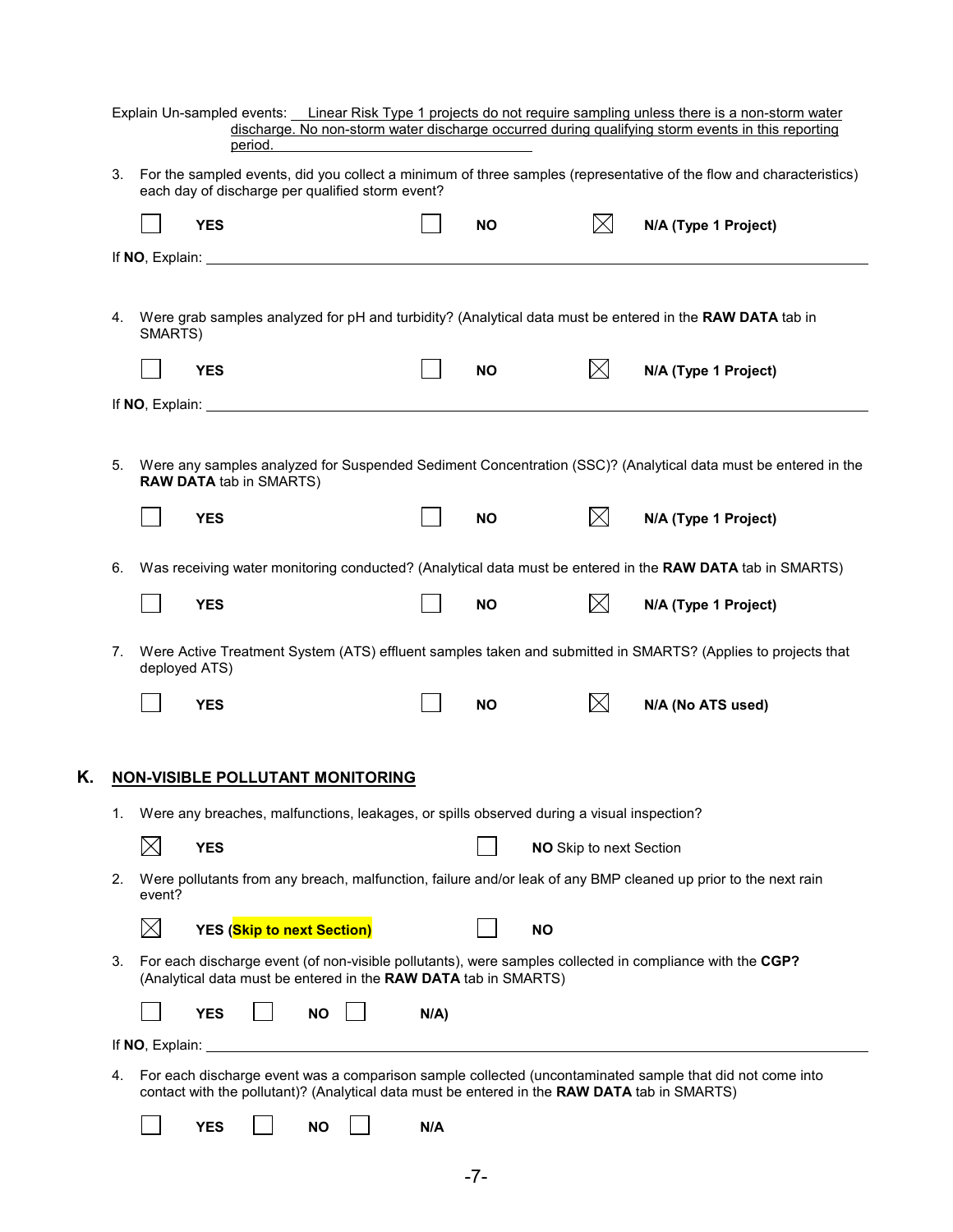If **NO**, Explain:

| L. |    | <b>NAL EXCEEDANCES</b>                                                                                                                                       |                                                                                                                                                                                                                                      |  |           |           |  |                         |                                                                                                         |     |                                                                                                               |
|----|----|--------------------------------------------------------------------------------------------------------------------------------------------------------------|--------------------------------------------------------------------------------------------------------------------------------------------------------------------------------------------------------------------------------------|--|-----------|-----------|--|-------------------------|---------------------------------------------------------------------------------------------------------|-----|---------------------------------------------------------------------------------------------------------------|
|    | 1. | Were any Numeric Action Levels (NALs) exceeded?                                                                                                              |                                                                                                                                                                                                                                      |  |           |           |  |                         |                                                                                                         |     |                                                                                                               |
|    |    |                                                                                                                                                              | <b>YES</b>                                                                                                                                                                                                                           |  |           |           |  | NO Skip to next Section | $\bowtie$                                                                                               |     | N/A (Type 1 Project)                                                                                          |
|    | 2. | Were corrective actions taken to address the NAL exceedances?                                                                                                |                                                                                                                                                                                                                                      |  |           |           |  |                         |                                                                                                         |     |                                                                                                               |
|    |    |                                                                                                                                                              | <b>YES</b>                                                                                                                                                                                                                           |  |           | <b>NO</b> |  |                         |                                                                                                         | N/A |                                                                                                               |
|    |    |                                                                                                                                                              |                                                                                                                                                                                                                                      |  |           |           |  |                         |                                                                                                         |     |                                                                                                               |
|    |    | If YES, please provide information about the corrective actions taken on Form 3 if a NAL Exceedance Report was<br>not requested by the Regional Water Board. |                                                                                                                                                                                                                                      |  |           |           |  |                         |                                                                                                         |     |                                                                                                               |
|    | З. |                                                                                                                                                              |                                                                                                                                                                                                                                      |  |           |           |  |                         | Were analytical results from any/all NAL exceedances submitted electronically to the State Water Board? |     |                                                                                                               |
|    |    |                                                                                                                                                              | <b>YES</b>                                                                                                                                                                                                                           |  |           | <b>NO</b> |  |                         |                                                                                                         | N/A |                                                                                                               |
|    |    |                                                                                                                                                              |                                                                                                                                                                                                                                      |  |           |           |  |                         |                                                                                                         |     |                                                                                                               |
|    | 4. | Were any NAL Exceedance Reports submitted at the request of the Regional Water Board?                                                                        |                                                                                                                                                                                                                                      |  |           |           |  |                         |                                                                                                         |     |                                                                                                               |
|    |    |                                                                                                                                                              | <b>YES</b>                                                                                                                                                                                                                           |  |           | <b>NO</b> |  |                         |                                                                                                         | N/A |                                                                                                               |
| Μ. | 1. | <b>NEL EXCEEDANCES</b><br>Were any Numeric Effluent Limitations (NELs) exceeded?                                                                             |                                                                                                                                                                                                                                      |  |           |           |  |                         |                                                                                                         |     |                                                                                                               |
|    |    | <b>YES</b>                                                                                                                                                   |                                                                                                                                                                                                                                      |  |           |           |  | NO Skip to next Section | $\times$                                                                                                |     | N/A (Type 1 or 2 Project)<br><b>Skip to next Section</b>                                                      |
|    | 2. | the CGP? (On-site rain gauge and governmental rain gauge verification required)                                                                              |                                                                                                                                                                                                                                      |  |           |           |  |                         |                                                                                                         |     | Were any NEL exceedances due to a storm event equal to or larger than the Compliance Storm Event described in |
|    |    | <b>YES</b>                                                                                                                                                   |                                                                                                                                                                                                                                      |  |           | ΝO        |  |                         |                                                                                                         | N/A |                                                                                                               |
|    |    |                                                                                                                                                              |                                                                                                                                                                                                                                      |  |           |           |  |                         | If YES, provide the date of the storm event and rain gauge information                                  |     |                                                                                                               |
|    | 3. | Were corrective actions taken to address the NEL exceedances?                                                                                                |                                                                                                                                                                                                                                      |  |           |           |  |                         |                                                                                                         |     |                                                                                                               |
|    |    |                                                                                                                                                              | <b>YES</b>                                                                                                                                                                                                                           |  | <b>NO</b> |           |  | N/A                     |                                                                                                         |     |                                                                                                               |
|    |    |                                                                                                                                                              | If NO, Explain: <u>Andrea Barbara and American and American and American and American and American and American and American and American and American and American and American and American and American and American and Amer</u> |  |           |           |  |                         |                                                                                                         |     |                                                                                                               |
|    |    |                                                                                                                                                              | If YES, please provide information about the corrective actions taken on Form 3                                                                                                                                                      |  |           |           |  |                         |                                                                                                         |     |                                                                                                               |
|    | 4. | identified?                                                                                                                                                  |                                                                                                                                                                                                                                      |  |           |           |  |                         |                                                                                                         |     | Were NEL Violation Reports submitted to the State Water Board within 24 hours after the NEL exceedances were  |
|    |    |                                                                                                                                                              | <b>YES</b>                                                                                                                                                                                                                           |  | NO.       |           |  | N/A                     |                                                                                                         |     |                                                                                                               |
|    |    | If NO, Explain:                                                                                                                                              |                                                                                                                                                                                                                                      |  |           |           |  |                         |                                                                                                         |     |                                                                                                               |

5. Were analytical/sampling results from any/all NEL exceedances submitted electronically to the State Water Board no later than 5 days after the conclusion of the storm event/receipt of the lab results?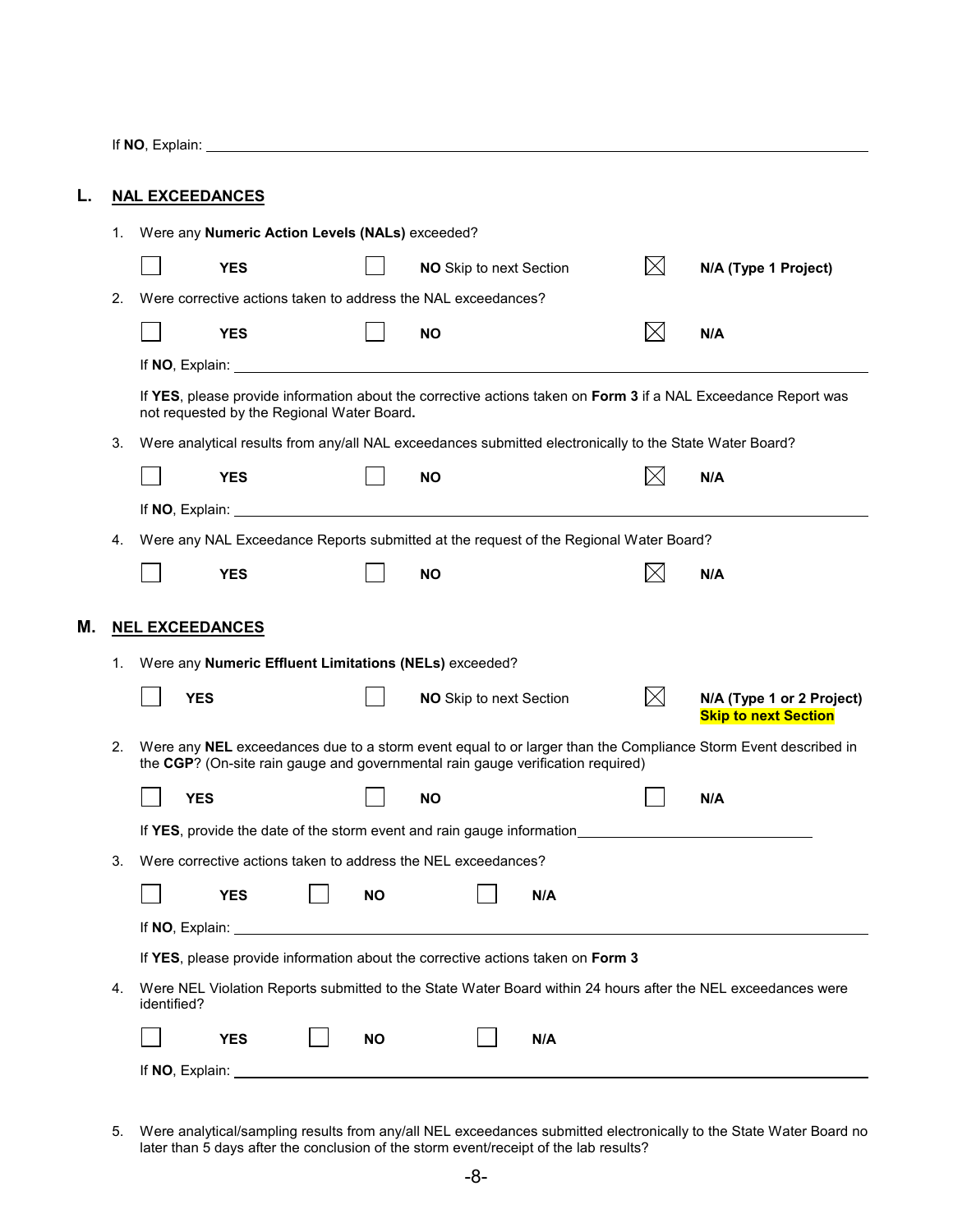|    |    | <b>YES</b>      |                                | <b>NO</b>                                                                                                                                                                                                                            |           | N/A                                                                                                                                                                                                                            |
|----|----|-----------------|--------------------------------|--------------------------------------------------------------------------------------------------------------------------------------------------------------------------------------------------------------------------------------|-----------|--------------------------------------------------------------------------------------------------------------------------------------------------------------------------------------------------------------------------------|
|    |    |                 |                                |                                                                                                                                                                                                                                      |           |                                                                                                                                                                                                                                |
|    | 6. |                 | in the RAW DATA tab in SMARTS) |                                                                                                                                                                                                                                      |           | Were subsequent Suspended Sediment Concentration (SSC) analyses conducted? (Analytical data must be entered                                                                                                                    |
|    |    |                 | <b>YES</b>                     | <b>NO</b>                                                                                                                                                                                                                            |           | N/A (Storm Event > Compliance Storm Event)                                                                                                                                                                                     |
|    |    |                 |                                |                                                                                                                                                                                                                                      |           |                                                                                                                                                                                                                                |
|    | 7. |                 |                                | analyzed? (Analytical data must be entered in the RAW DATA tab in SMARTS)                                                                                                                                                            |           | If the project directly discharged to a Receiving Water, were subsequent Receiving Water samples taken and                                                                                                                     |
|    |    |                 | <b>YES</b>                     | <b>NO</b>                                                                                                                                                                                                                            |           | N/A (Storm Event > Compliance Storm Event)                                                                                                                                                                                     |
|    |    |                 |                                |                                                                                                                                                                                                                                      |           | If NO, Explain: the contract of the contract of the contract of the contract of the contract of the contract of the contract of the contract of the contract of the contract of the contract of the contract of the contract o |
|    |    |                 |                                |                                                                                                                                                                                                                                      |           |                                                                                                                                                                                                                                |
| Ν. |    | <b>TRAINING</b> |                                |                                                                                                                                                                                                                                      |           |                                                                                                                                                                                                                                |
|    | 1. | QSP?            |                                |                                                                                                                                                                                                                                      |           | Was the BMP Plan implemented by a Qualified SWPPP Practitioner (QSP) or a trained person supervised by a                                                                                                                       |
|    |    | $\boxtimes$     | <b>YES</b>                     | <b>NO</b>                                                                                                                                                                                                                            |           |                                                                                                                                                                                                                                |
|    |    |                 |                                |                                                                                                                                                                                                                                      |           | If Yes, Provide Name and Certificate Number: Scott O'Donnell 26885                                                                                                                                                             |
|    |    |                 |                                | If NO, Explain: <u>example and the set of the set of the set of the set of the set of the set of the set of the set of the set of the set of the set of the set of the set of the set of the set of the set of the set of the se</u> |           |                                                                                                                                                                                                                                |
|    | 2. | CGP?            |                                |                                                                                                                                                                                                                                      |           | Were all individuals conducting BMP installation, inspection, maintenance and repairs trained as required by the                                                                                                               |
|    |    | $\bowtie$       | <b>YES</b>                     | <b>NO</b>                                                                                                                                                                                                                            |           |                                                                                                                                                                                                                                |
|    |    |                 |                                | If NO, Explain: <u>the contract of the contract of the contract of the contract of the contract of the contract of the contract of the contract of the contract of the contract of the contract of the contract of the contract </u> |           |                                                                                                                                                                                                                                |
|    | 3. |                 |                                |                                                                                                                                                                                                                                      |           |                                                                                                                                                                                                                                |
|    |    |                 |                                |                                                                                                                                                                                                                                      |           | Are complete training records kept in the BMP Plan and available upon request?                                                                                                                                                 |
|    |    | IX              | <b>YES</b>                     |                                                                                                                                                                                                                                      | <b>NO</b> |                                                                                                                                                                                                                                |

#### **ANNUAL REPORT CERTIFICATION**

I certify under penalty of law that this document and all attachments were prepared under my direction or supervision in accordance with a system designed to assure that qualified personnel properly gather and evaluate the information submitted. Based on my inquiry of the person or persons who manage the system or those persons directly responsible for gathering the information, to the best of my knowledge and belief, the information submitted is, true, accurate, and complete. I am aware that there are significant penalties for submitting false information, including the possibility of fine and imprisonment for knowing violations.

| <b>Printed Name:</b> | Isabella Johannes |                         |
|----------------------|-------------------|-------------------------|
| Signature:           |                   | 1 October 2019<br>Date: |
| Title:               | Manager           |                         |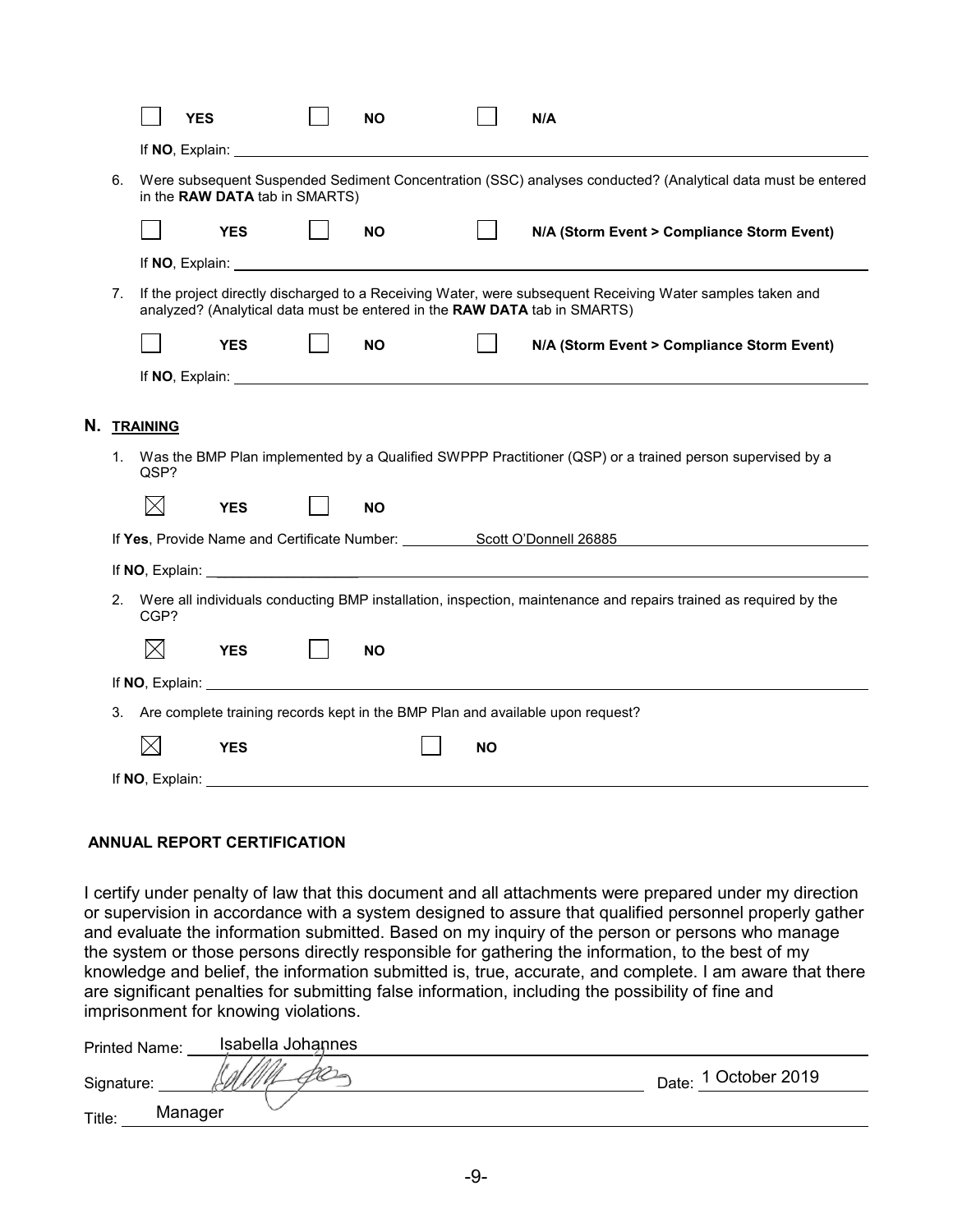# *DESCRIPTION OF ANALYTICAL PARAMETERS*

The Construction Activities Storm Water General Permit (General Permit) requires you to analyze storm water samples for at least two parameters. These are pH and turbidity. In addition, you must monitor for any other pollutants which you believe to be present in your storm water discharge (i.e. non-visible pollutants) as a result of construction site materials.

**pH (required) -** is a numeric measure of the hydrogen-ion concentration. The neutral, or acceptable, range is within 6.5 to 8.5 (Numeric Action Level-NAL range). At values less than 6.5, the water is considered acidic; above 8.5 it is considered alkaline or basic. The Numeric Effluent Limitation (NEL) for pH is 6.0-9.0. An example of an acidic substance is vinegar, and an alkaline or basic substance is liquid antacid. Pure rainfall tends to have a pH of a little less than 7. There may be sources of materials or construction activities which could increase or decrease the pH of your storm water discharge.

**Turbidity (required) -** is the cloudiness of water quantified by the degree to which light traveling through a water column is scattered by the suspended organic and inorganic particles it contains. The turbidity test is reported in Nephelometric Turbidity Units (NTU) or Jackson Turbidity Units (JTU). The NAL for turbidity in this General Permit is 250 NTU. The NEL is 500 NTU

**Suspended Sediment Concentration (SSC) -** is the measure of the concentration of suspended solid material in a water sample by measuring the dry weight of all of the solid material from a known volume of a collected water sample. Results are reported in mg/L.

**Benthic Macroinvertebrate Bioassessment –** evaluation of animals without backbones, living in or on sediments or other substrates, of a size large enough to be seen by the unaided eye, and which can be retained by a U.S. Standard No. 30 sieve (28 openings per inch, 0.595-mm openings) to assess the biological conditions (health) of a waterbody.

### **See Storm Water Contacts at**

**http://www.waterboards.ca.gov/waterboards\_map.shtml**